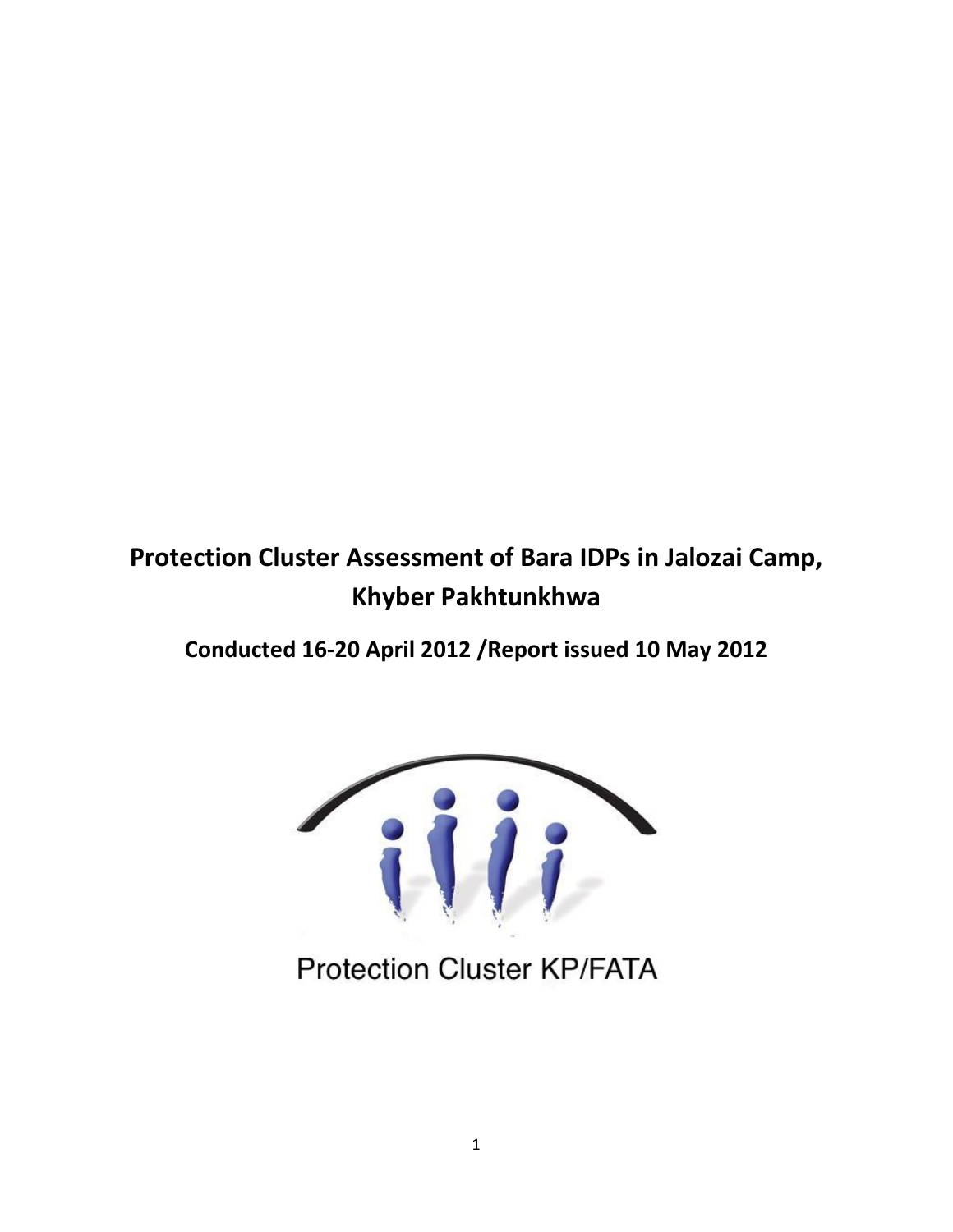## **Contents**

| 1. |                                                                                                                                                                                                                                                                                                                                                                                          |  |  |  |  |
|----|------------------------------------------------------------------------------------------------------------------------------------------------------------------------------------------------------------------------------------------------------------------------------------------------------------------------------------------------------------------------------------------|--|--|--|--|
| 2. |                                                                                                                                                                                                                                                                                                                                                                                          |  |  |  |  |
| 3. |                                                                                                                                                                                                                                                                                                                                                                                          |  |  |  |  |
| 4. |                                                                                                                                                                                                                                                                                                                                                                                          |  |  |  |  |
| 5. | $\label{eq:q:reg} \textit{Region} \textit{} \textit{} \textit{} \textit{} \textit{} \textit{} \textit{} \textit{} \textit{} \textit{} \textit{} \textit{} \textit{} \textit{} \textit{} \textit{} \textit{} \textit{} \textit{} \textit{} \textit{} \textit{} \textit{} \textit{} \textit{} \textit{} \textit{} \textit{} \textit{} \textit{} \textit{} \textit{} \textit{} \textit{} \$ |  |  |  |  |
|    |                                                                                                                                                                                                                                                                                                                                                                                          |  |  |  |  |
|    |                                                                                                                                                                                                                                                                                                                                                                                          |  |  |  |  |
|    |                                                                                                                                                                                                                                                                                                                                                                                          |  |  |  |  |
|    |                                                                                                                                                                                                                                                                                                                                                                                          |  |  |  |  |
|    |                                                                                                                                                                                                                                                                                                                                                                                          |  |  |  |  |
|    |                                                                                                                                                                                                                                                                                                                                                                                          |  |  |  |  |
|    |                                                                                                                                                                                                                                                                                                                                                                                          |  |  |  |  |
|    |                                                                                                                                                                                                                                                                                                                                                                                          |  |  |  |  |
|    |                                                                                                                                                                                                                                                                                                                                                                                          |  |  |  |  |

With thanks to the cluster members who volunteered staff including the following organisations:



# **SAVE THE ENVIRONMENT (SE)**

Taking protection actions to save the Environment through Partnership, **Advocacy and secured Human Rights** 



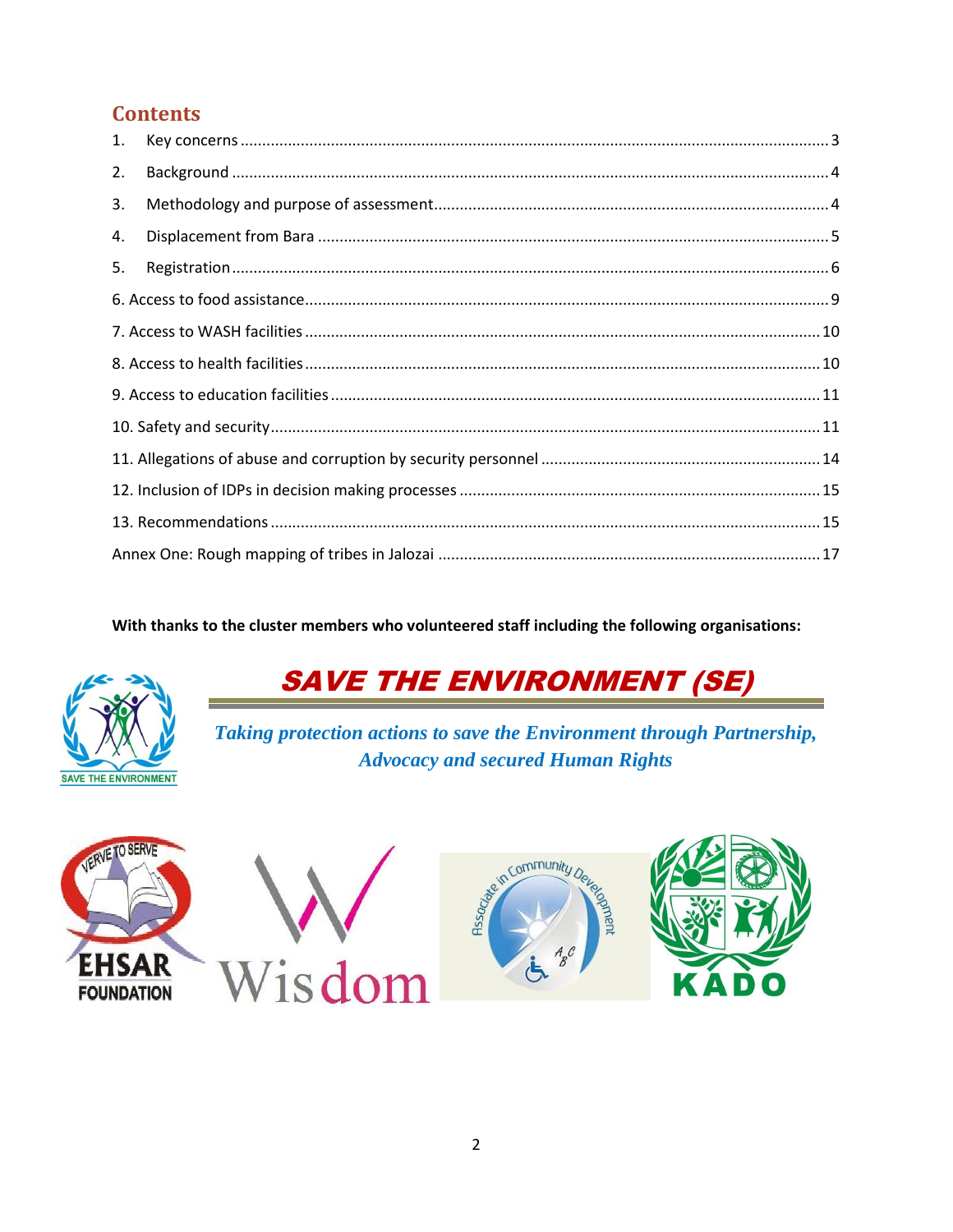### **1. Key concerns**

### <span id="page-2-0"></span>**General**

- Some families are leaving members in unsafe areas of Bara and/or are planning on returning to unsafe areas of Bara. In some instances, families appeared to believe they had no other viable option.
- Several IDPs indicated they feared retribution by insurgents in Bara for receiving humanitarian assistance. Others reported that they were under pressure including from other IDPs in the camp to return to Bara to support peace committees.

### **Registration line**

- While large numbers of IDPs have been successfully registered, the process often involved long lines and IDPs were sometimes given inaccurate information on when to return for their documentation. Some returned to Jalozai on numerous occasions before being registered. $^1$
- Despite efforts by protection cluster members, some IDPs who are elderly, unwell or have disabilities risk being excluded from registration if they cannot travel to Jalozai or do not have a family member who can go on their behalf.
- Some IDPs also continue to be excluded from registration because they do not have valid civil documentation (CNICs). Families headed by women face particular barriers registering as women are less likely to have CNICs than men. Families headed by children are unable to register because under 18-year-olds are not entitled to CNICs.

#### **New phases of the camp**

- The camp design and distribution lines do not give sufficient consideration to the different tensions between clans and tribes, resulting in a climate of insecurity and occasional feuds.
- There is no fencing around the new areas of the camp.
- The pardah wall has not yet been erected in all areas restricting women to their tents.
- Long lines and delays were reported in accessing tents, food items and non-food items.
- There are no educational facilities in the newly established phases of the camp.
- Female latrines are located close to male latrines undermining women's access to them in daylight; inadequate lighting also restricts women's safe access to latrines after dark.
- There is a lack of a response mechanism for survivors of GBV in the camp, and no specialized health response is available to them.
- There are observations of children being engaged in labour, standing in distribution lines to collect relief items, and consistent fears reported of children being kidnapped.
- Despite many positive comments about the behaviour of camp security, there were unverified reports of corruption at the registration and food points and to instances in which security officials were alleged to have used excessive use of force with impunity.

**The late April, UNHCR and protection partners modified the process to improve the efficiency of registration.**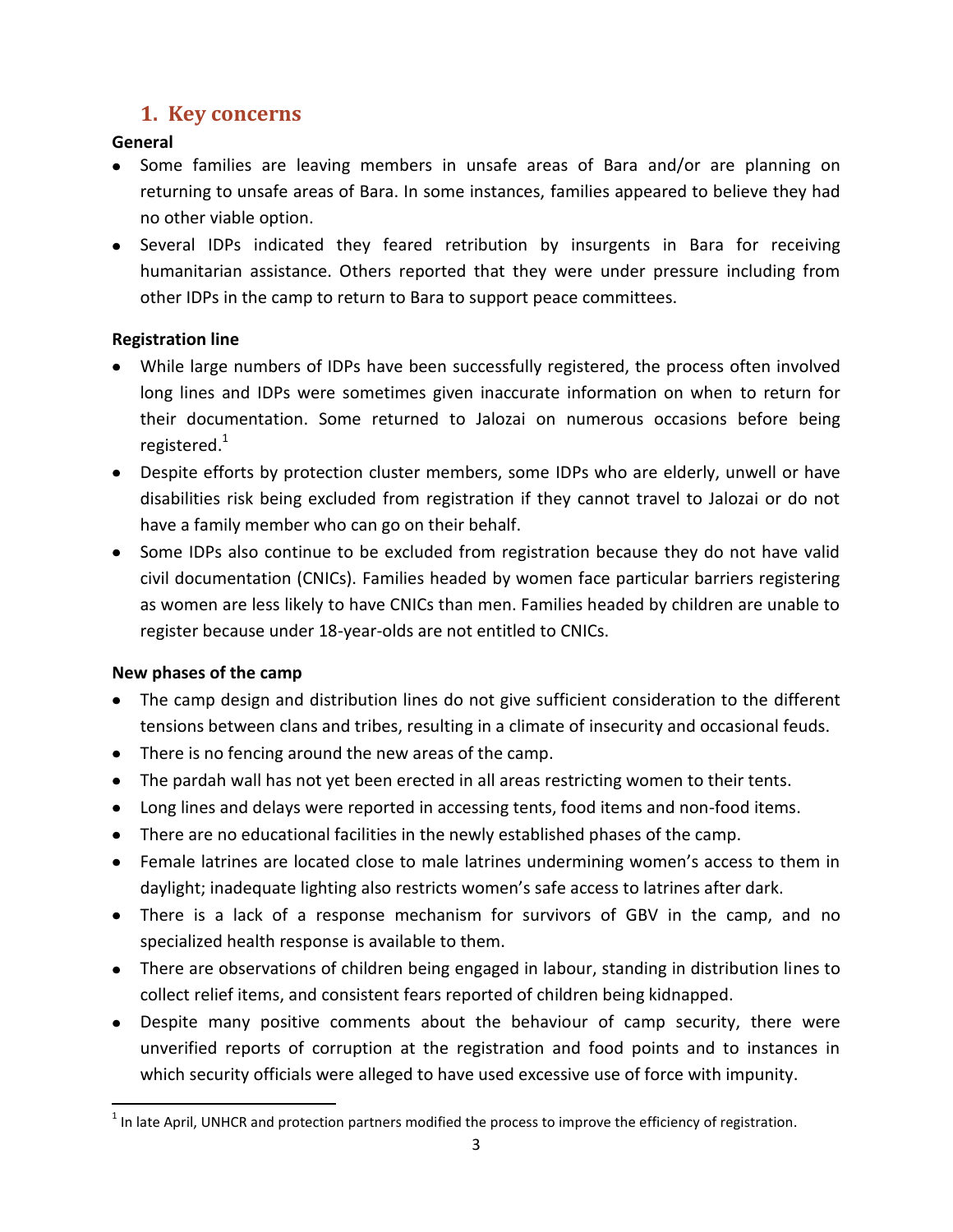### <span id="page-3-0"></span>**2. Background**

Since 20 January 2012 there has been a large-scale displacement of families from Bara Tehsil in Khyber Agency, FATA. As of 28 April, 47,860 such families have registered in Jalozai camp in Nowshera District, Khyber Pakhtunkhwa. 6,215 families have chosen to live in Jalozai Camp, bringing the total population of that camp to 11,350 families, while others have chosen to live in hosting communities off-camp, mainly in the Peshawar Valley.



Little is known yet about the number of unregistered IDPs from Bara, though an Inter-Agency Rapid Assessment (IARA) in April indicated that a high proportion of off-camp IDPs were not registered.

FGD conducted in the mosque in phase seven, April 2012

### <span id="page-3-1"></span>**3. Methodology and purpose of assessment**

This report is the result of an ad hoc protection assessment of Jalozai camp undertaken by the protection cluster, including the Gender-Based Violence and Child Protection sub-clusters, in the week of 16 to 20 April. Members of the protection cluster volunteered 11 protection staff (for details on some of the organisations who volunteered staff, please see the acknowledgement page at the end of this report). The volunteers were given a day orientation on the assessment tool developed by the cluster and then undertook several days of field assessment in the camp. The volunteers consulted with Camp Management, members of the Grand Shura, and undertook focus group discussions and individual interviews with male and female IDPs. Some 34 Focus Group Discussions (FGDs) and individual interviews were carried out in the registration line and in phases seven and eight of the camp (the new phases). The volunteers also undertook observation of key sites including the registration points, food hubs and WASH facilities.

| discussion            | Location of   No of interviews |               | No of FGDs     |                | <b>Total</b><br>number of<br>interviews<br>and FGDs |
|-----------------------|--------------------------------|---------------|----------------|----------------|-----------------------------------------------------|
|                       | Male                           | Female        | Male           | Female         |                                                     |
| Registration<br>point | 5                              | 4             | $\overline{2}$ | $\overline{2}$ | 13                                                  |
| Phase 7               | 2                              |               | 5              | 3              | 11                                                  |
| Phase 8               |                                | $\mathfrak z$ | 6              | $\mathfrak z$  | 11                                                  |
|                       |                                |               |                |                | 35                                                  |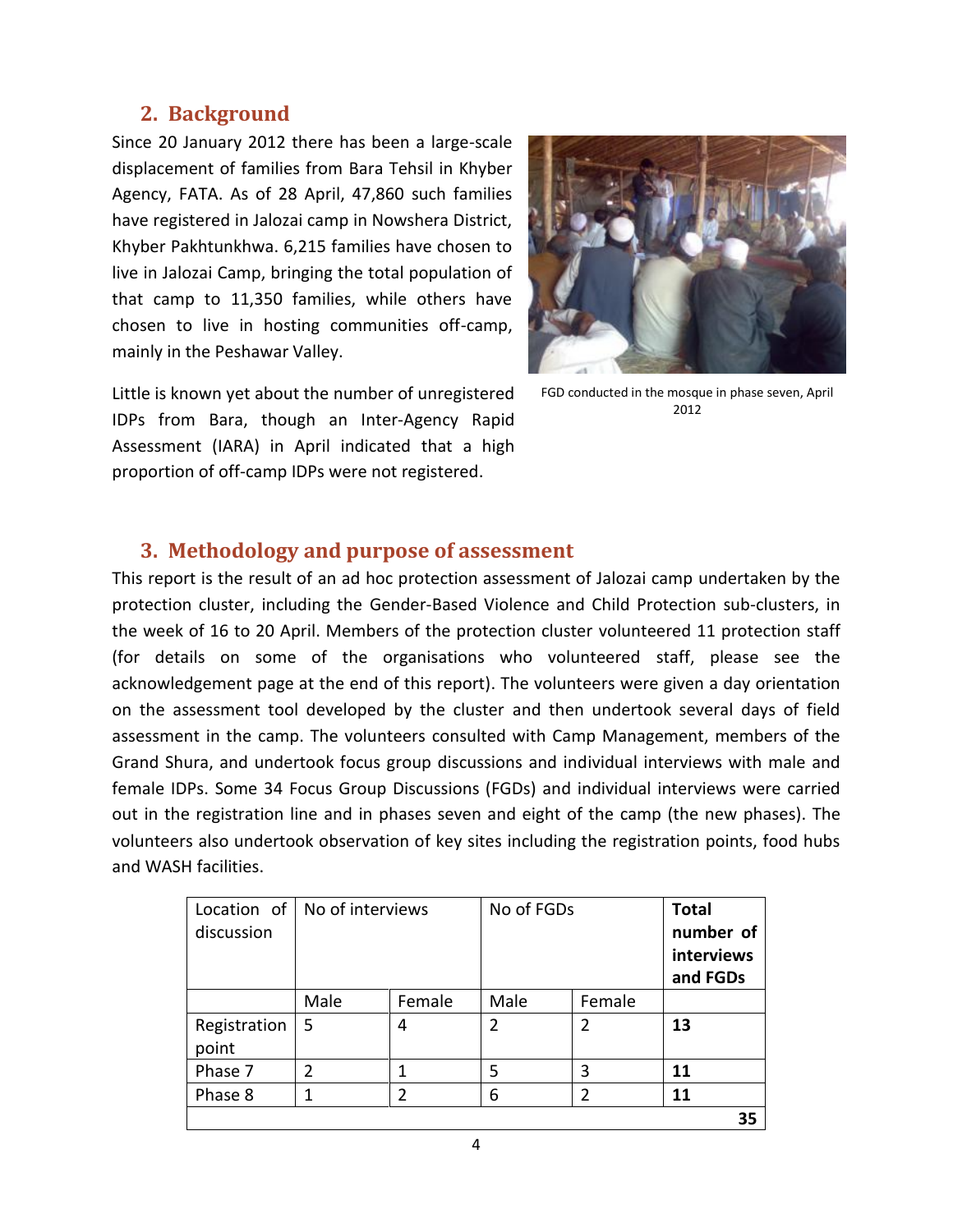The aim of this assessment is to highlight key protection concerns faced by Bara IDPs waiting for registration in Jalozai Camp and by Bara IDPs who have recently established themselves in the new areas of the camp (phases seven and eight). The protection cluster hopes that these findings will contribute to informing and shaping the continued humanitarian response and/or flag the need for further research.

### <span id="page-4-0"></span>**4. Displacement from Bara**

#### **Registration line**

In the registration line, respondents in the discussions had mostly come from Bara that day or in the recent period.

- Respondents in just over half of the discussions in the registration line said they would not be returning to Bara in the near future. A sizeable proportion however said they would return to Bara after registration.
- Most of the respondents reported that they had family members still living in their area of origin in Bara, despite the security situation.
- Several respondents said that they wanted to move their whole families from Bara and were planning on doing this after they were registered.

#### **New phases of the camp**

Respondents living in phases seven and eight of the camp had left their homes in Bara between one and two months ago and had come to Jalozai because they could not pay high rents or utility bills required to live in off-camp hosting communities. An exception was a group of women in phase seven who had left Melwat in Tirah some two years ago but had recently taken the opportunity to come to the Jalozai as they could no longer afford rent and utility bills.

- Just over one half of respondents reported that some of their family members had remained in origin areas (which were notified as conflict areas).
- The main reason for family members remaining behind was to protect family property and livestock. Several respondents said that family members stayed behind as they could not bring their livestock to the camp or because pardah could not be observed in the camp.
- In several instances it was reported that IDPs who registered and/or came to Jalozai were at risk of retribution either while they were in displacement or on their return from insurgent groups in Bara (Lashkar-e-Islam). In several instances respondents reported that men had stayed behind or were pressured to return to Bara to form peace committees to fight insurgents (see safety and security section below).
- A male respondent from Sultan Khel stated that his brother also remained behind as he was disabled (no further reason given). No transport was provided to IDPs to support their flight and there is a need for further monitoring to understand the conditions of displacement.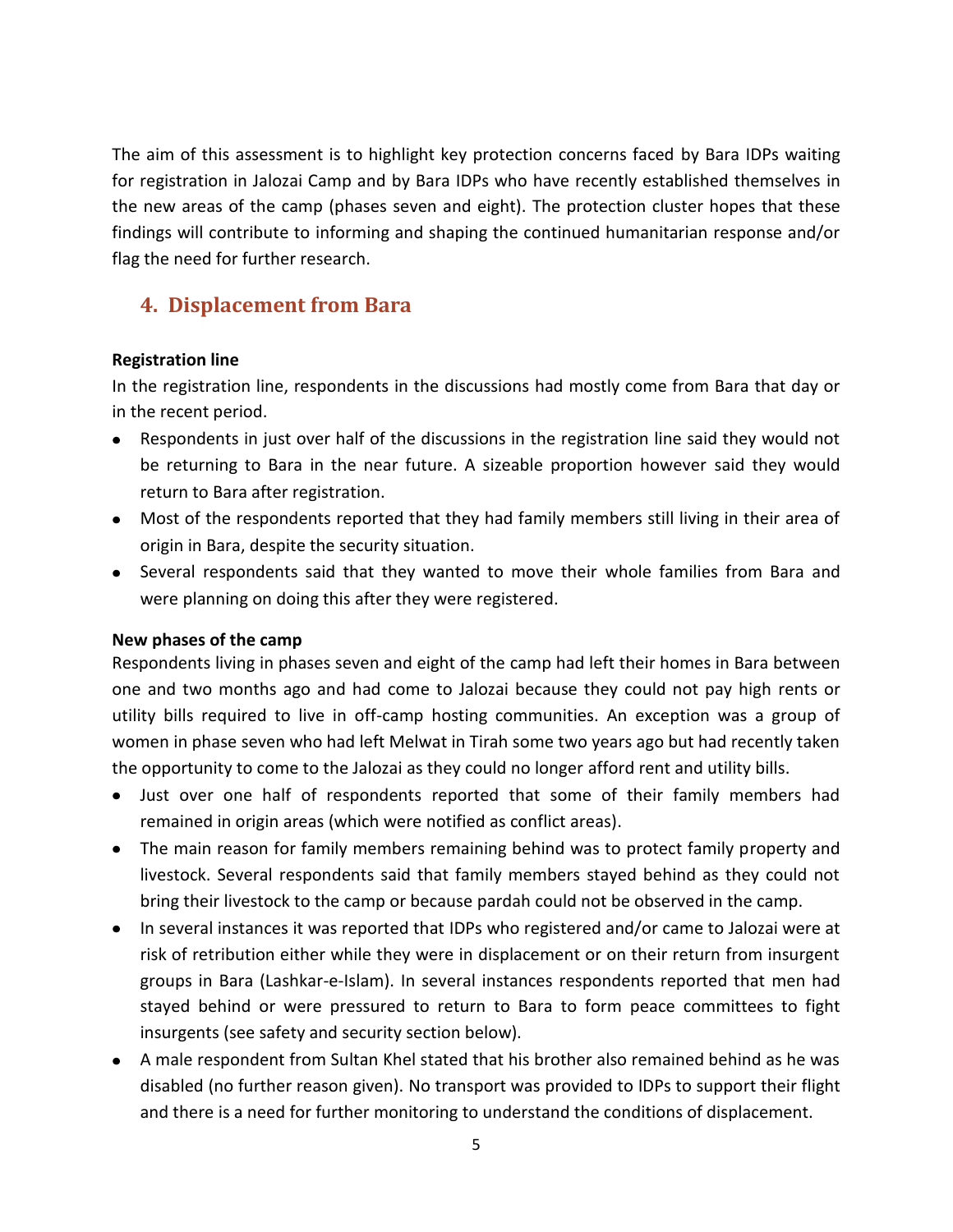Most families were in frequent contact with members back home via mobile phones. However, the network was reported to be unreliable due to the ongoing operations. A few respondents had family members abroad. Communication was limited with overseas family members because of costs and network unavailability.

### <span id="page-5-0"></span>**5. Registration**

#### **Registration process context**

Registration is carried out in Jalozai camp by UNHCR and its partners on behalf of the Government of Pakistan. While IDPs choosing to live off-camp were able to register in Jalozai, as of the end of April 2012, the registration process was yet to start in an off-camp site despite efforts by PDMA to find a suitable and secure off-camp location. This factor put enormous strain on the process in Jalozai, contributing to long lines and waiting times both for the enlisting process and for the registration itself.

The registration process employed at Jalozai camp has been adapted on several occasions since the beginning of the year in order to respond to the magnitude of the numbers of IDPs arriving to the registration site. At the time in which the assessment was carried out, the registration process was composed of two stages – listing and registration. In addition, the listing process had been temporarily suspended in order to register the backlog of listed cases.

Listing and registration required the presence of only the head of the household, usually male, and not their entire families. This was a change from the previous registration process. While this meant that heads of households were able to register without bring their whole families to with them to go through the process with them in Jalozai camp, it also has some bearing on limiting the access to vulnerable women and children from Bara, in addition to limiting the access of unvaccinated Bara children to life saving immunizations.

Registered IDPs are entitled to a non-food item (NFI) package monthly food rations. IDPs living in the camp are provided with a tent and access to a range of humanitarian services.

#### **Delays in access to registration**

- IDPs in phases seven and eight gave different answers when asked how long it took them to register overall with answers varying from several days to several weeks from the first time they arrived in the camp.
- One concern raised in several discussions related to the time taken to reach the front of the listing line. In some instances, it had taken several days. Two groups of respondents said it had taken them five days of repeatedly returning to Jalozai to get listed.
- Another concern related to the difficulties listed IDPs had in registering. Listed IDPs sad they were told to come back after four-seven days for registration; this was to give UNHCR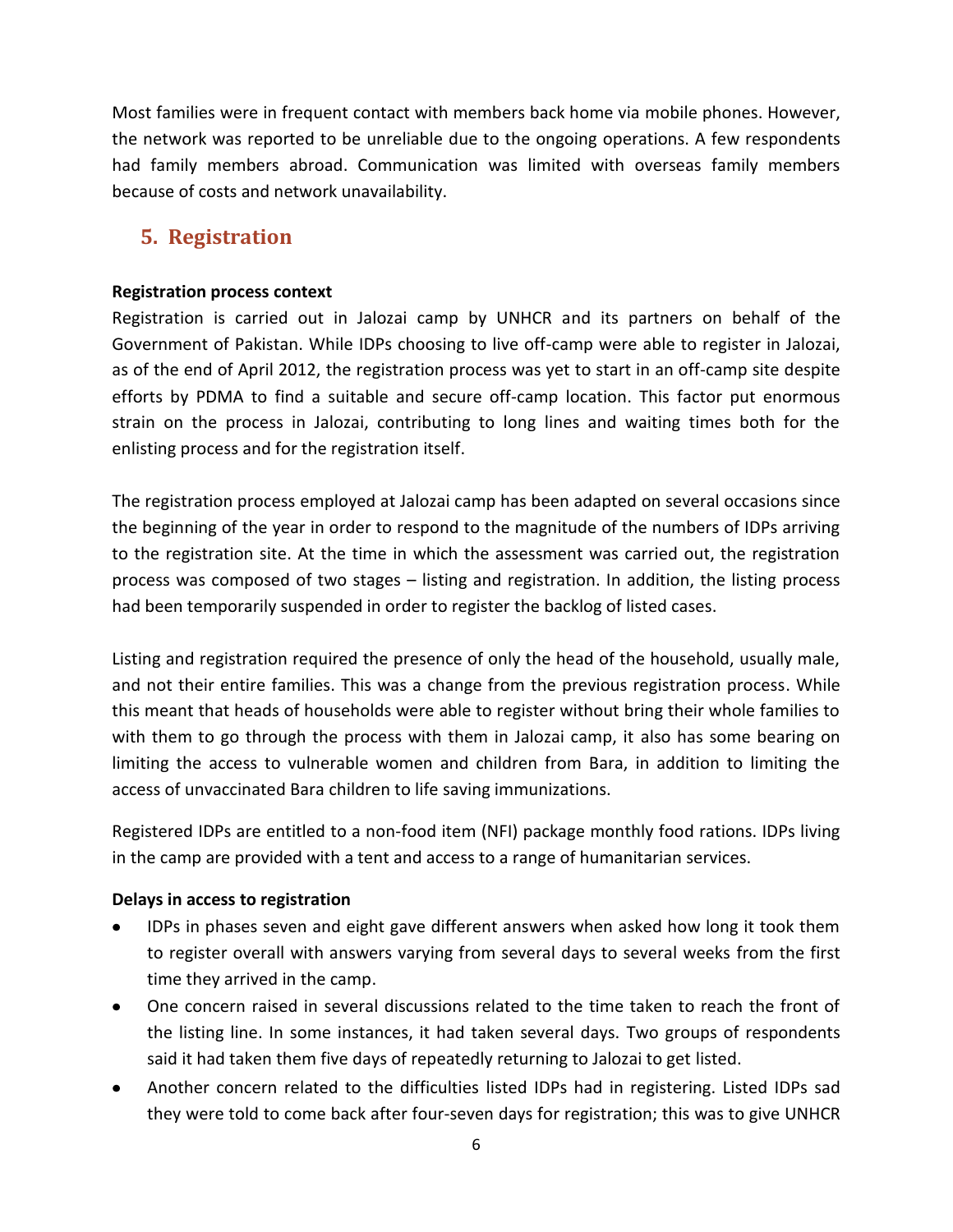time to screen the data to remove duplication. Some IDPs said this information was accurate and when they returned they were able to register. Over half however reported that after returning on the set date, they were told to again return in several days by staff at the registration point. Respondents in two discussions in the registration line said they had returned five times. Several expressed frustration at the lack of information.

- IDPs reported that they faced (relatively) high transport costs reaching Jalozai to register; they said that knew of others who gave up during the process.
- A separate registration area for women did however mean that unaccompanied women faced shorter lines. Protection staff and security officials at the registration points were also identifying some special needs cases in the lines and assisting their access to the registration counters.

The IARA report also revealed that long lines, cost of transport to and from Jalozai and lack of information about the registration process were the three biggest barriers to registration for off-camp IDPs.

*"The process is very difficult and confusing. We were enlisted in the previous week but still we are not registered and the NGO people cannot provide us with the reasons for why our data is not available in their computers. We will come again in coming week." (Male respondents in the registration line when asked for their views on the registration process).* 

#### **Modification to the registration process**

As of 28 March 2012, a new registration system was being employed in the camp which is expected to reduce waiting times. UNHCR has also boosted human resources with the arrival of more than 40 new registration officers from a second NGO partner. In addition the use of Personal Digital Assistants (PDAs) is now being systematically employed. The Government of Pakistan has been seeking an additional site to open an off camp registration also in Nowshera.

#### **Barriers to access registration**

 $\overline{\phantom{a}}$ 

In order to be eligible for enlistment and registration, IDPs must have civil documentation (a CNIC card) with their present and permanent address from a notified area. The following IDPs had difficulties registering:

IDPs without valid civil documentation (CNIC) were not able to register. Those who had a token from the National Database and Registration Authority (NADRA) indicating that they had made a CNIC application were however able to register on that token. IDPs who had not registered their marriage with NADRA were likewise unable to register as a new family.<sup>2</sup>

<sup>&</sup>lt;sup>2</sup> While PDMA has requested a NADRA mobile unit to be present in the camp to assist IDPs access CNICs, the mobile unit has not been present on all days. Grievance desks operated by Cluster partners processed some 50-60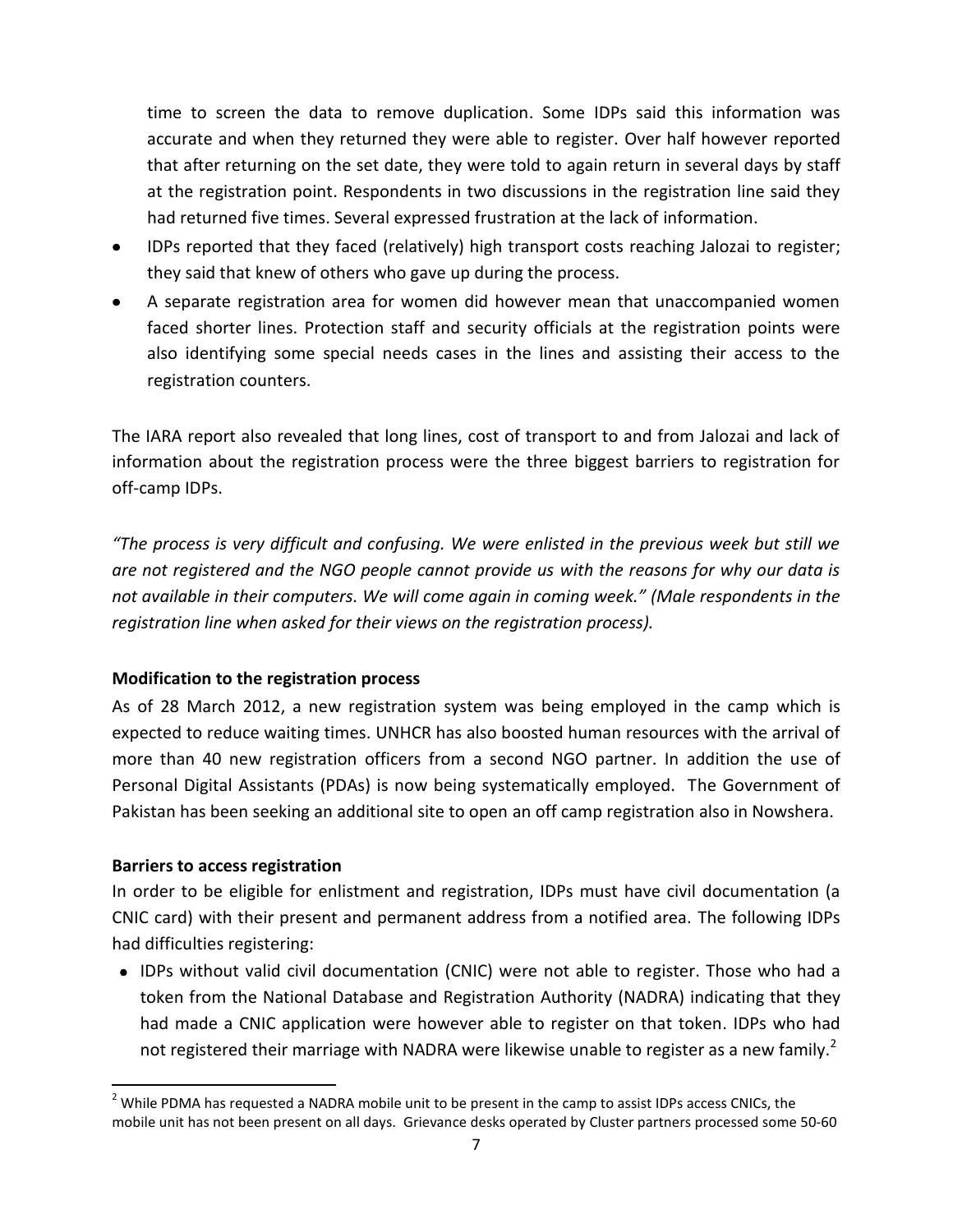- Several respondents in Jalozai reported that they knew other IDPs who were unable to reach the Camp to register due to health, disability or other reason. UNHCR and cluster partners were collecting details in at least some such cases for follow-up.
- A small number of respondents said that threats from the Bara-based insurgent group Lashkar-e-Islam received in their origin or displacement area prevented some IDPs from choosing to register.<sup>3</sup>

Respondents in phases seven and eight stated that there were some families living in the camp who were not registered; these families were living in tents with other families and sharing their assistance packages. In most instances it appeared that these families were not registered because they did not possess valid civil documentation.

The following categories of IDPs were said to have faced particular barriers registering due to lack of a CNIC:

- Widow/women heads of household as women are less likely to have a CNIC.
- Child headed families who do not possess the CNICs. While children under 18 may be married, they cannot have their own CNICs. There are cases if children under 18 who get married in FATA, however the laws of the Government of Pakistan do not allow for under people under age 18 to have a CNIC. Therefore, child headed households in the camp cannot access the documentation required to get them humanitarian assistance.

#### **Time between registration and access to humanitarian assistance**

• IDPs living in the camp reported that it took different lengths after registration to access humanitarian assistance (tent, NFIs and food packages).

*Answers by group of respondents in phases 7 and 8 who were asked about time taken to register and time taken after registration to access to tents, non-food items and food assistance<sup>4</sup>*

| Time taken to register<br>(days) | Time after registration<br>to access tents (days) | Time after registration<br>to access NFIs (days) | Time after registration<br>to access food<br>packages (days) |
|----------------------------------|---------------------------------------------------|--------------------------------------------------|--------------------------------------------------------------|
| $7 - 23$                         |                                                   | 10                                               |                                                              |
| $7 - 14$                         |                                                   | 15                                               | 15                                                           |

cases per day, providing information and support to displaced families on documentation issues and other problems posing an obstacle to registration, with the ultimate goal of facilitating registration where possible.

 $\overline{\phantom{a}}$ 

 $3$  The IARA report revealed that members of "local community groups" had also threatened IDPs not to get registered.

 $<sup>4</sup>$  Please note that these timings have not been independently verified.</sup>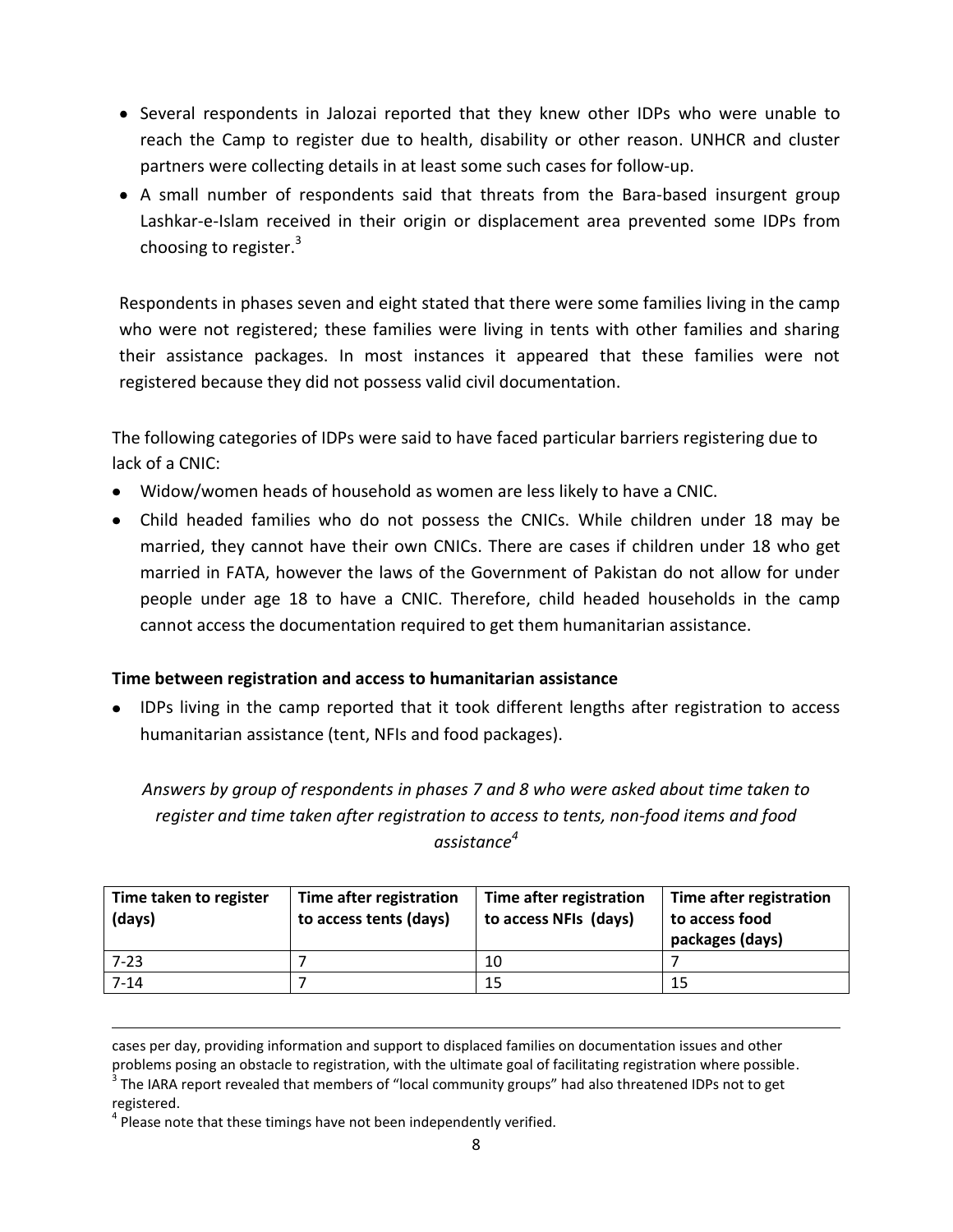| 5                      | 7                   | $11 - 21$              | $15 - 18$               |
|------------------------|---------------------|------------------------|-------------------------|
| 28                     | 7                   | 2                      | 10                      |
| 28                     | 5                   | 5                      | 4                       |
| $7 - 28$               | 5                   | 5                      | 3                       |
| $7 - 15$               | 4                   | 7                      | 9                       |
| Variety within FGD and | $5 - 15$            | 28                     | $10-12$                 |
| not recorded           |                     |                        |                         |
| 19                     | Before registration | 5                      | 6                       |
| $7 - 10$               | $10 - 15$           | $20 - 30$              | $10 - 20$               |
| $3 - 21$               | $5 - 15$            | 10                     | 28 (some respondents    |
|                        |                     |                        | still waiting 30+ days) |
| $10 - 15$              | 5                   | 15                     | 5                       |
| Variety within FGD and | 10                  | Still waiting 30+ days | Still waiting 30+ days  |
| not recorded           |                     |                        |                         |
|                        |                     |                        |                         |
| $3 - 5$                | 7                   | $11 - 21$              | 15-18                   |

While IDPs in the registration line knew that registered IDPs could access tents, food and non food item assistance, many were not aware of other facilities they could access for free in the camp – health, education facilities etc.

### <span id="page-8-0"></span>**6. Access to food assistance**

WFP/BEST are distributing food to registered IDPs living in Jalozai through distribution hubs in

the camp on a monthly basis. For many IDPs, especially those living off-camp, food packages are the primary source of assistance provided by the humanitarian community.

- All IDPs in phases seven and eight of Jalozai reported they were aware of where the food distribution points were located.
- Some IDPs raised concerns about the long lines at the food hubs and said that it took them several days to be able to access food packages after being registered.



Line at the food hub in phase five, April 2012

When the assessment team visited the food hub in phase five<sup>5</sup> (the closest food hub located to phases seven and eight) long lines were seen and no separate line existed for women, unaccompanied children or people with disabilities. After a discussion with the protection

<sup>&</sup>lt;sup>5</sup> Tuesday 17 April.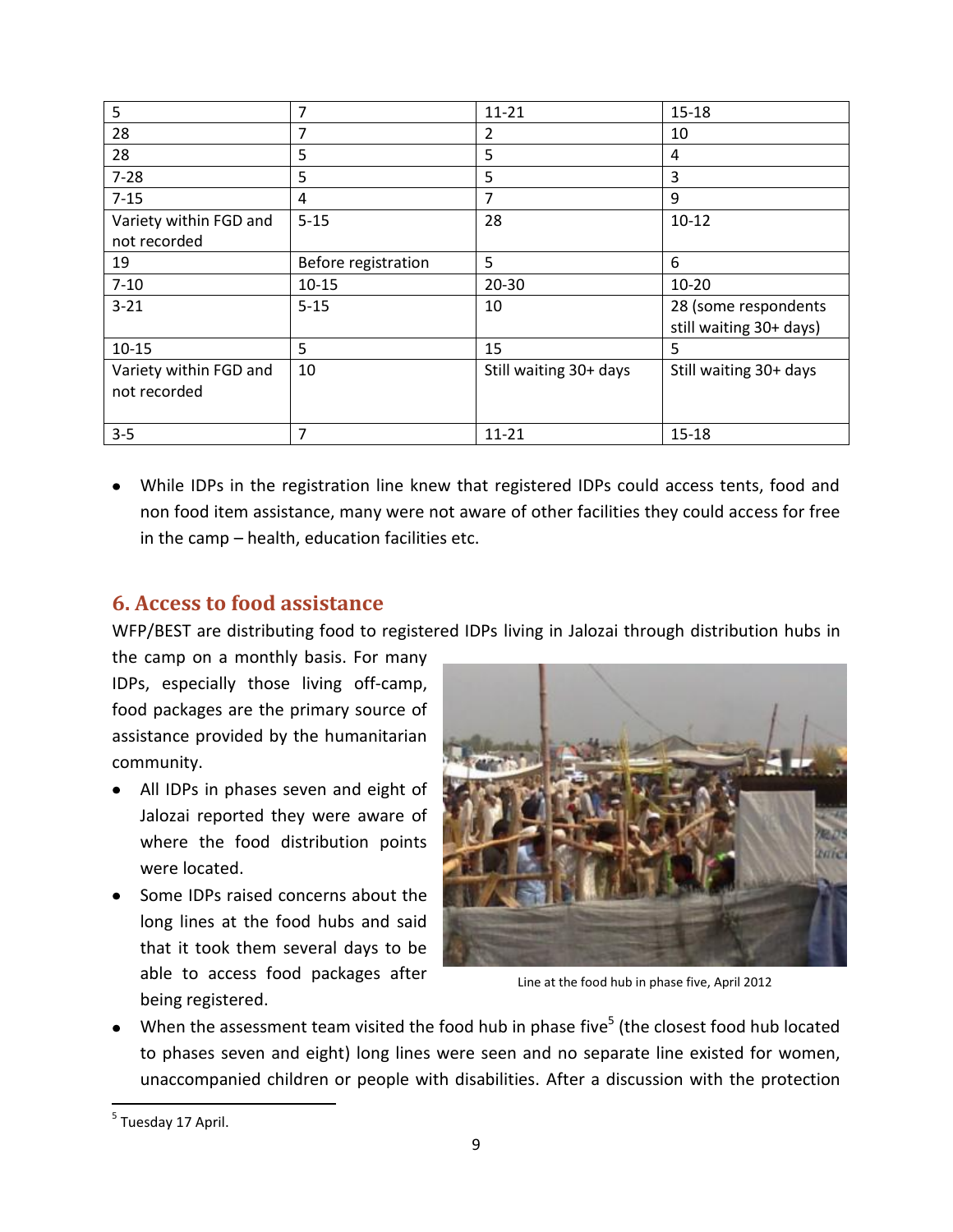team, WFP/BEST willingly constructed such a line which was in place when the team next visited on 18 April.

In order to ease the pressure on their food hubs in Jalozai and assist off-camp IDPs access food assistance, WFP is working to establish additional hubs off camp by mid-May. WFP have also reported that they will be giving a special orientation to their implementing partners to ensure that special support is given to women and children to access the front of the lines at the food hub.

### <span id="page-9-0"></span>**7. Access to WASH facilities**

UNICEF/SSD provides WASH facilities in Jalozai camp. Respondents in camp generally expressed dissatisfaction with the availability of WASH facilities. Women in particular said they could not access WASH facilities.

- When asked general questions about the WASH facilities, all respondents raised concerns about the lack of a pardah wall around the latrines. Women reported not being able to access latrines during daylight hours for this reason.
- The lack of lighting in key areas also made the latrines unsafe at night. PDMA has since reported that work is underway to bring electricity to phases seven and eight.
- Another key concern raised by almost all respondents was that the partition between the men and women's latrines was insufficient; that they were located too close together.

*"The male and female latrines are located together. So that way the women and girls feel shame and fear that prevent them going to the latrine" (Group of IDP respondents in the new phases of the camp).* 

• Some respondents in phases seven and eight stated that there was inadequate drinking water available and that it often ran out at a given point. This was in part due to the fact that water was being misused to construct mud walls around the tents for additional pardah. Water trucking was also difficult as the road conditions were not adequate to allow for easy access. UNICEF and partners are working on extending the pipe network to the new phases to allow for easier access to water.

### <span id="page-9-1"></span>**8. Access to health facilities**

WHO and UNICEF are supporting Merlin, CAMP and CERD to establish and maintain additional health posts in the camp to ensure provision of primary health care, mother and child health care, and community based management of acute malnutrition. Health partners are also providing immunization, community outreach health awareness and referral services to the displaced population.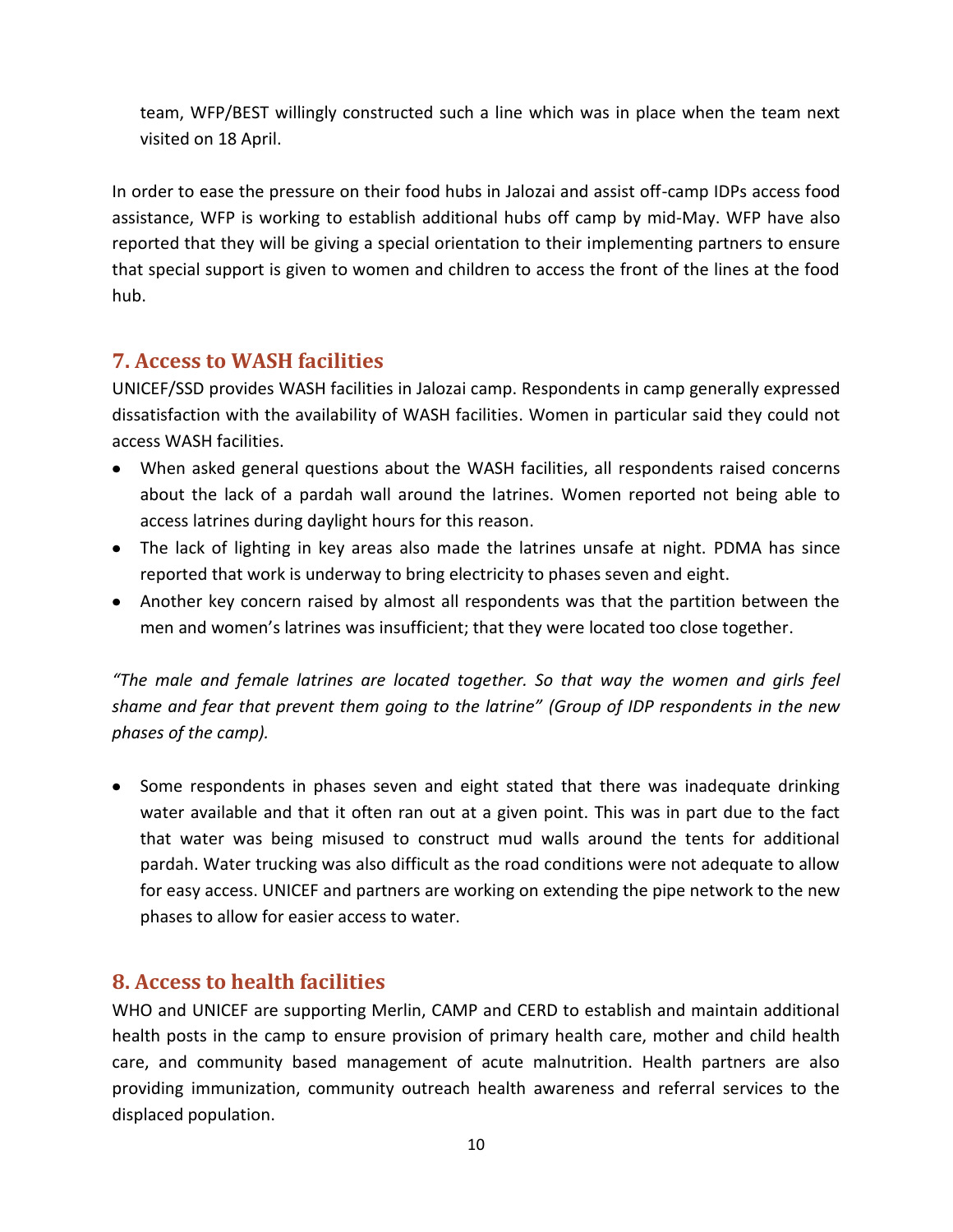- Most respondents were aware of the health services available in the camp and many reported using these services.
- Respondents in phase seven and eight reported unanimously that their children had received polio vaccinations while in the camp.
- While a representative from one health facility said that they were treating women who had experience GBV, there is no specialized health response available for SGBV survivors in the camp (as one indicator, no health facility is equipped with rape kits and with staff trained in GBV response as well as the use of rape kits).

### <span id="page-10-0"></span>**9. Access to education facilities**

Education services in the camp are provided by UNICEF through IRC - there are presently 12 schools (six boys, six girls) in phases one-six, and there are plans to construct new schools in phases seven and eight - however they were not functional at the time of this assessment. The closest school to these phases is located at a considerable distance in phase five.

• None of the IDPs the team met with in phase seven or eight were sending their children to school. Respondents reported that they either did not know about the education facilities or did not feel safe sending their children to school in different phases of the camp in the vicinity of strangers.

### <span id="page-10-1"></span>**10. Safety and security**

Security was highlighted in almost all the FGDS conducted in Jalozai camp. In particular, the following concerns were raised:

- IDPs raised concerns that the camp design and tent location had developed in a manner in which different tribes lived in close proximity to each other. They said that this led to insecurity because of feuds between clans and tribes. A rapid mapping exercise of the clan/tribal constitution of the different phases of Jalozai, conducted by the NGO WISDOM, is included in Annex 1.
- There is no fencing around phases seven and eight. Respondents highlighted their fear that this rendered them vulnerable to theft and other types of harm including kidnapping of children and sexual violence against women.
- These tensions were exacerbated at the distribution points (particularly food and NFI distribution points) where different clans/tribes were in close contact in what were already tense and long lines. Efforts had been made by PDMA and UNHCR to separate different tribes for registration.
- Several respondents reported fearing reprisals from insurgent groups in Bara (Lashkar-e-Islam) for seeking humanitarian aid. They appeared to fear both reprisals while living in the camp and also feared for their return or their family members remaining in origin areas.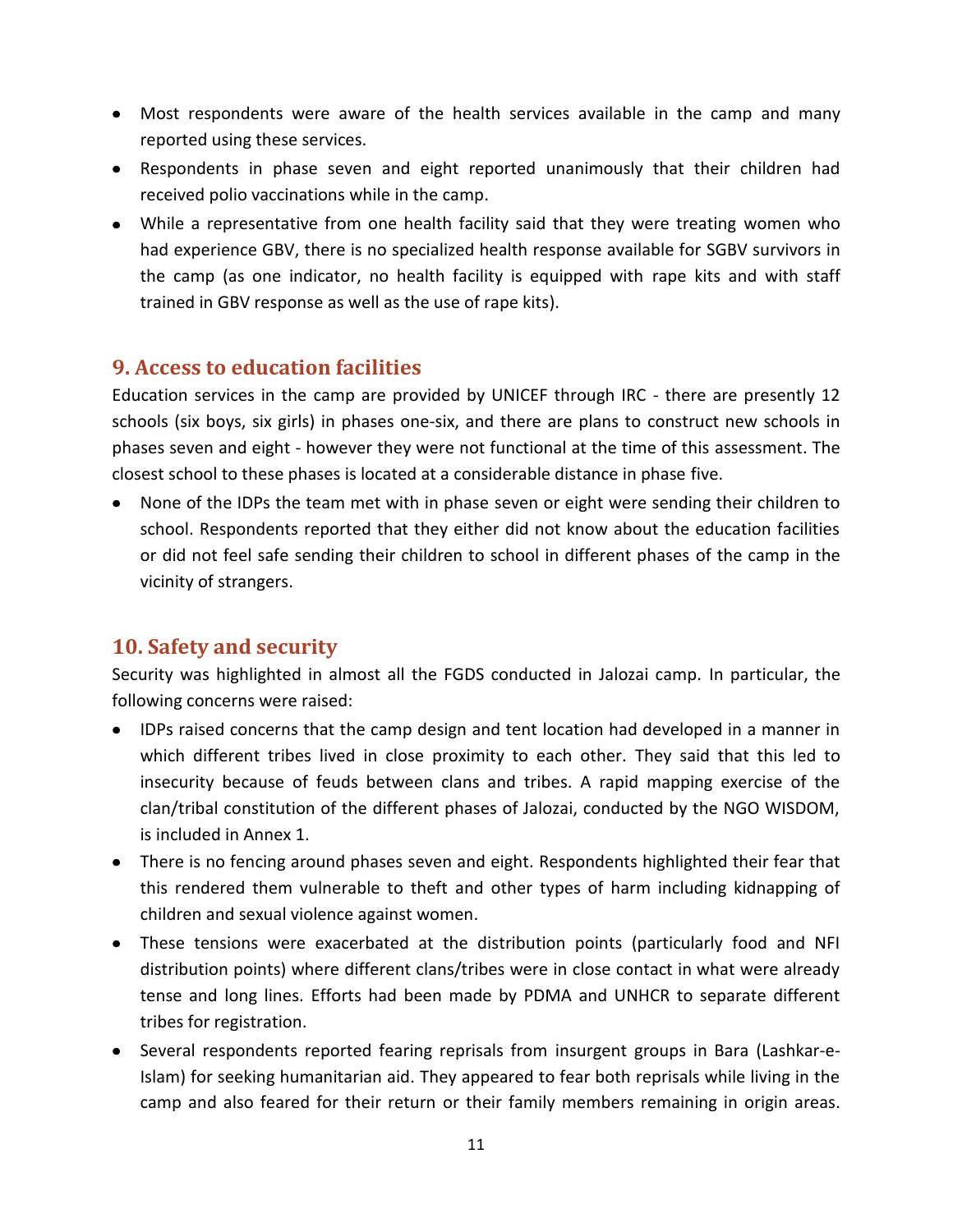Respondents in three FGDs in phases seven and eight also reported facing pressure (threats) to return to Bara to join peace committees (Aman Lashkar). The threat was said to originate from other IDPs in the camp. Due to the sensitive nature of these questions, no further information was obtained. There is an urgent need for enhanced confidential monitoring on this issue.

*"The Lashkar-e-Islam threatened us females and also the male IDPs from Bara. They made announcements in their mosques that all the IDP Bara women should get back to their homes in Bara or they will be killed."*

#### **Gender-based violence**

- Female respondents in camp reported that they self-restrict their freedom of movement and avoid leaving their tents. The following factors heightened the concern:
	- o Male family members often stayed back in Bara or were working in other locations in Pakistan or abroad leaving a large proportion of women unaccompanied.
	- oLack of lighting in the camp at night.
	- oLack of pardah wall around blocks of tents.
- Both men and women raised particular concern related to increased violence targeting women and girls, referring to violence outside of the home.

*"[Women in the camp] do resist the violence but they cannot help their own situation or make it better. In fact they tolerate the violence. They don't make an issue of the situation. They are affected very badly as the elder leaders decide upon the situation mostly in the favour of males." (Women respondents in the new phases of the camp when asked what could be done to improve the situation for women experiencing violence).* 

- There is a total lack of a response pathway for GBV survivors across the camp. No specialised medical, psycho-social or legal response exists for women reporting GBV. There is a limited amount of monitoring of GBV issues included in women community centres.
- Not all women in phases seven and eight were aware of the existence of protective services for women in the camp or what they offered. When asked an open ended question on what kind of interventions would support women, many women respondents referred to handicraft centres and/or small scale business and livelihood support.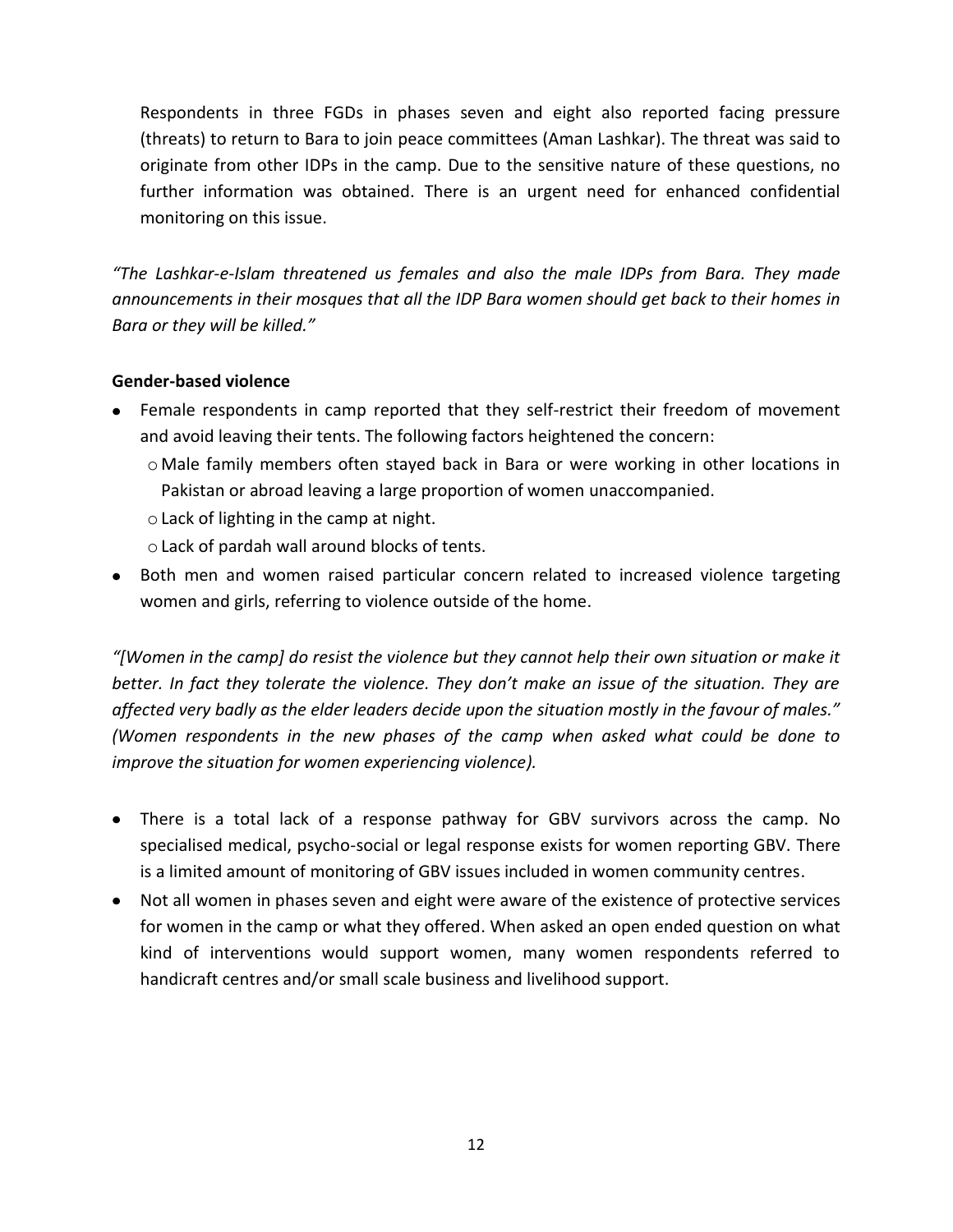

View of the camp between phases seven and eight, April 2012

#### **Safety of children**

- When asked about threats to children, almost all respondents in phases seven and eight raised concerns related to kidnapping. The concern appears to relate to the proximity families are living with other tribes and sub-tribes.
- Families reported an increase in child labour as a result of displacement. Respondents frequently raised concerns related to their children needing to undertake paid labour to support the family.
- It is believed that there may be cases of unaccompanied minors/separated children. For instance one respondent referred to an orphan child who needed additional support in Jalozai and one referred to a separated child in Bara.

*"In Bara there is a missing child in the mosque. There are time and again calls for his family but no-one has yet come and received him. He is still there in the main city of Bara in the mosque and he is missing his family." (A male respondent in the new phase of the camp when asked if he was aware of any unaccompanied or missing children).* 

- Not all respondents were aware of child friendly spaces.
- Observations indicated significant child labour activities especially at distribution points.
- Observations also indicated a large number of children who are not going to school in phases seven and eight - and there is very little information on why the children are not access schools. Out-of-school children are at a higher risk for exploitation as they are out in the open without parental supervision.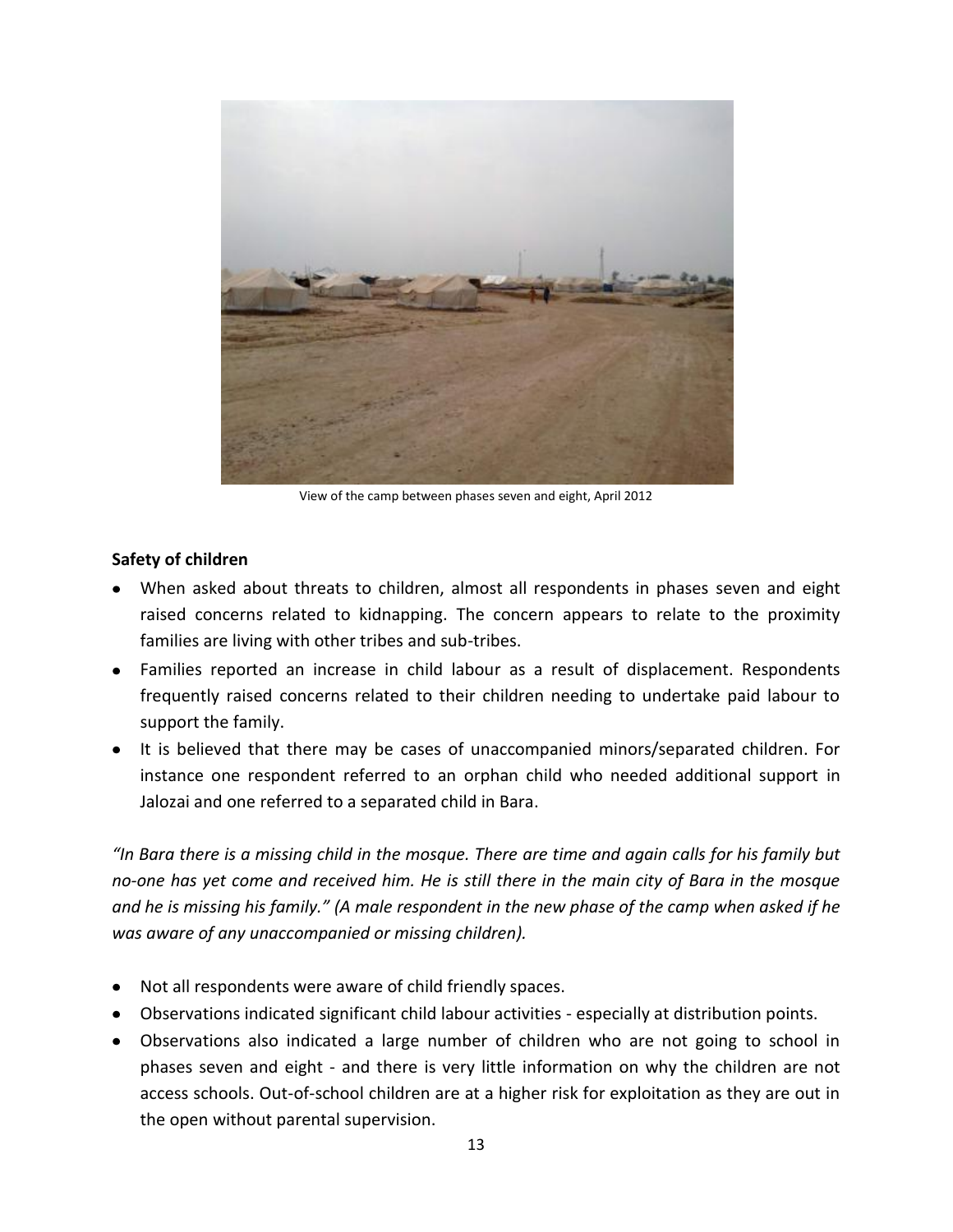- There was one reported case of a child who was hit by a security personnel during the distribution point - IDPs have indicated concern over the treatment of children in these points.
- There have been cases of young girls who have been married under the age of 18 who need referrals to maternal health care.
- Observations also indicate high rates of malnourished children in the Bara caseloadhowever because of lack of information these children are not being taken to the appropriate health care facilities.

### <span id="page-13-0"></span>**11. Allegations of abuse and corruption by security personnel**

Security in the camp is managed by PDMA with security officials either directly employed by PDMA or district police reporting to PDMA in the camp.

- Most of the respondents in the registration line had a positive impression of the security officials working in the camp. In some cases, security officials were identifying vulnerable individuals in the listing and registration line and providing them with assistance.
- In one quarter of discussions in phases seven and eight however, respondents referred to instances in which security officials had used excessive use of force. Particular concern was raised around the behaviour of security officials at the food hubs. It was not clear if these respondents had personally witnessed such incidents or were reporting what they had heard from others. One elderly man however was able to show fresh bruises on his body from where he said he had been beaten with sticks at the food hub in phase five.
- A short clip of 17 seconds that had been collected on a mobile phone in mid-April was also shown to the protection cluster which appeared to show security officials beating a group of men seated passively in the registration line with a stick.
- IDPs were not asked directly about corruption/bribes, however almost half of the respondents in phases seven and eight made related to corruption by security officials when asked about barriers to registration and/or about any discrimination they have encountered. Respondents made allegations that security officials took bribes from IDPs at both the registration and food hubs to "fast track" cases. These reports have not been independently verified.

*"The families who pay bribes for service delivery get these services quickly. The rest of us then get these services very late" (male respondents in the new phases of the camp when asked if they had ever experienced discrimination).*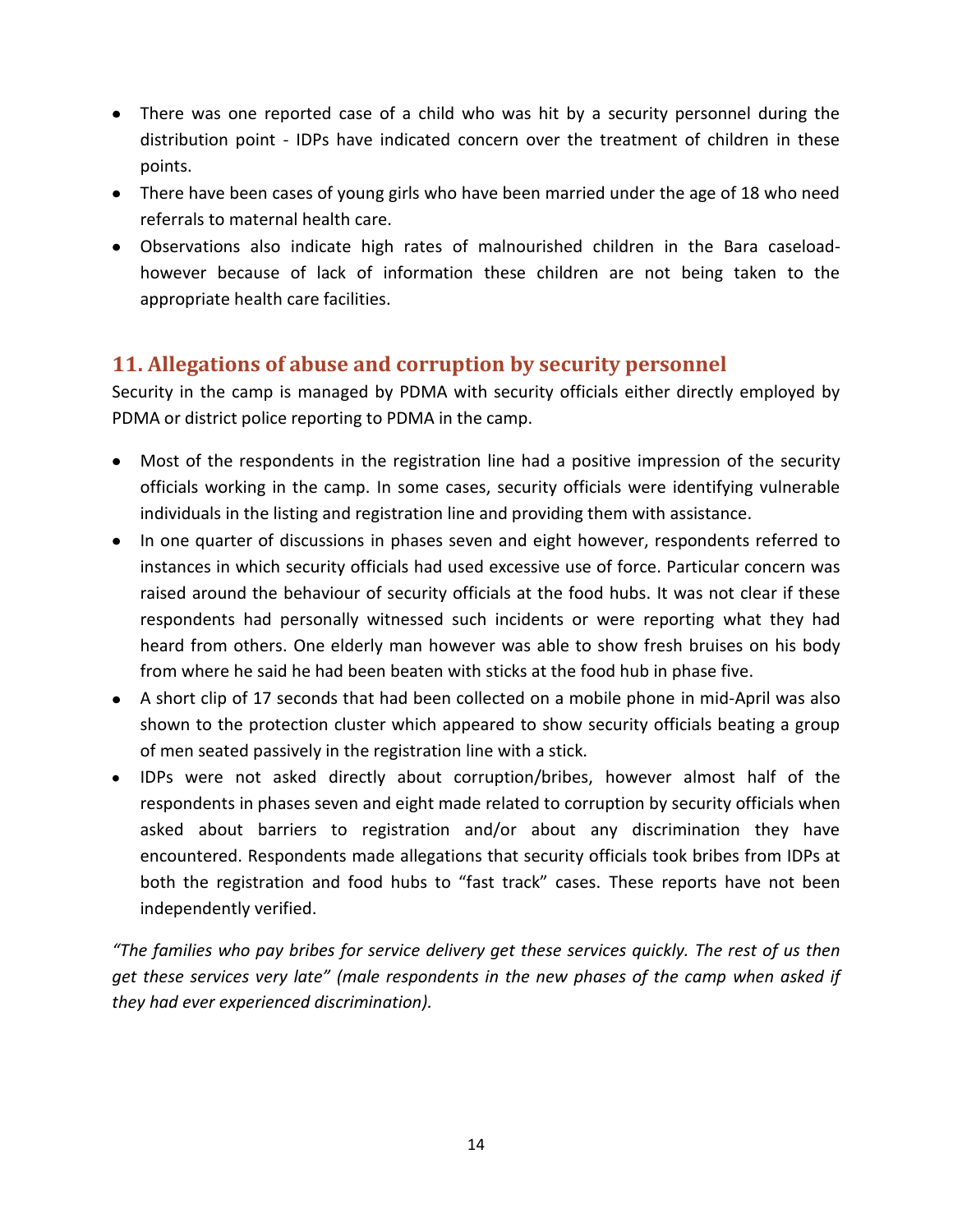### <span id="page-14-0"></span>**12. Inclusion of IDPs in decision making processes**

Among the protracted IDPs living in Jalozai camp, an extensive system of "committees" exist in which IDPs are organized to represent their communities, engage in the decision making processes in the camp, and support two-ways flows of information between camp residents, and camp managers/service providers. Respondents in phases seven and eight of the camp raised concerns that no such committees had yet been established in their areas. With the support of PDMA, UNHCR/IRC was working to establish IDP committees in phases seven and eight when this assessment was being undertaken.

UN women and the Gender Task Force has been making progress over the last few months in supporting the inclusion of women in the decision making processes of the camp within the existing mechanisms in the established phases of the camp.

### <span id="page-14-1"></span>**13. Recommendations**

#### **To the Government of Pakistan (PDMA) as camp administrator:**

Continue and increase efforts to open secure off-camp registration centres as close as is possible to where IDPs are residing.

### **To the Government of Pakistan (PDMA) as camp administrator and to the Camp Coordination and Camp Management (CCCM) cluster:**

- Continue and complete efforts to erect the pardah wall in phase eight of Jalozai camp as a priority.
- Consider developing a plan to ensure that in the future when camps are established or expanded the pardah wall is erected at the same time as other basic infrastructure.
- Continue efforts to extend the electrification of phases seven and eight as quickly as possible.
- To the extent possible, ensure the consultation of IDPs within the new phases of the camp in the site lay out of the camp and the organisation of distribution lines to ensure tensions between different clans and tribes are minimised.
- Reinforce security measures to maintain a "weapon-free" camp and ensure its civilian character.
- Ensure that all security officials employed in Jalozai camp are trained in relevant human rights standards, are given the support they need to ensure security without using disproportionate force, and ensure that proper investigation is carried out for incidents in which disproportionate use of force is reported and that disciplinary measures are reserved for any responsible officers.
- Ensure that a mechanism exists to prevent and investigate allegations corruption by security officials and humanitarian staff at Jalozai camp.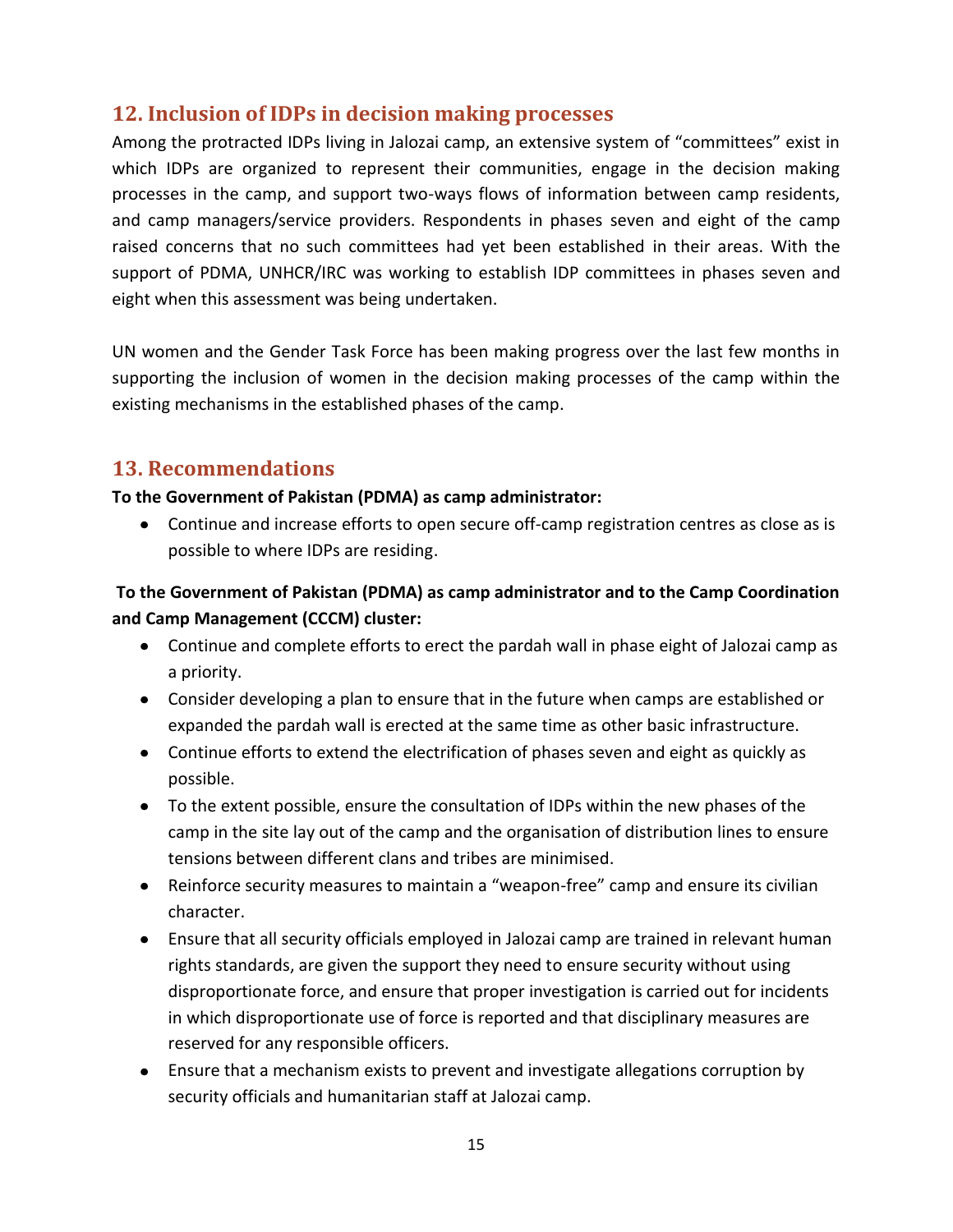### **To the protection cluster (including GBV and child protection sub-clusters):**

- Increase regular protection monitoring in Jalozai camp and in off camp areas including to follow-up on some of the key concerns highlighted in this assessment.
- Offer trainings in protection principles and in protection-sensitive interventions to security officials and humanitarian workers employed in Jalozai camp.
- Closely monitor time taken at each stage of the modified registration process and if delays are reported, intervene to support improved information sharing and expedited process.
- Reinforce the information on available services in the camp, particularly for women and children, including through information material to be provided (or announced) during the waiting time before registration as well as at the grievance desks.
- UNHCR and partners to institute periodical de-briefing sessions with the personnel of the grievances desks to better understand the concerns and the cases and find possible solutions in cooperation with the authorities.
- UNHCR to establish Standard Operating Procedures for the registration as soon as possible, reflecting the new changes in the process.

### **To the food cluster:**

- Continue and increase efforts to ensure that all staff working at the food hubs are given a basic training in protection including identification of vulnerable cases (categories to be agreed upon with the protection cluster).
- Ensure that IDPs classified as vulnerable are given expedited access to food hubs.
- Continue efforts to establish off-camp food hubs and with gender-sensitive lay-out.

#### **To the WASH cluster:**

Consider re-erecting the men and women's latrines in different locations or improve the partition between them to make them more accessible for women observing pardah.

#### **To the health cluster:**

- Ensure that all staff working at the health centres is given a basic training in protection and specifically GBV, including in the clinic management of rape and in the use of rape kits.
- Ensure that a system exists, that IDPs know about, to make suggestions about the health services they receive and/or share their concerns.

#### **To the education cluster:**

Establish schools for IDPs living in phases seven and eight as soon as possible or ensure that existing schools are accessible.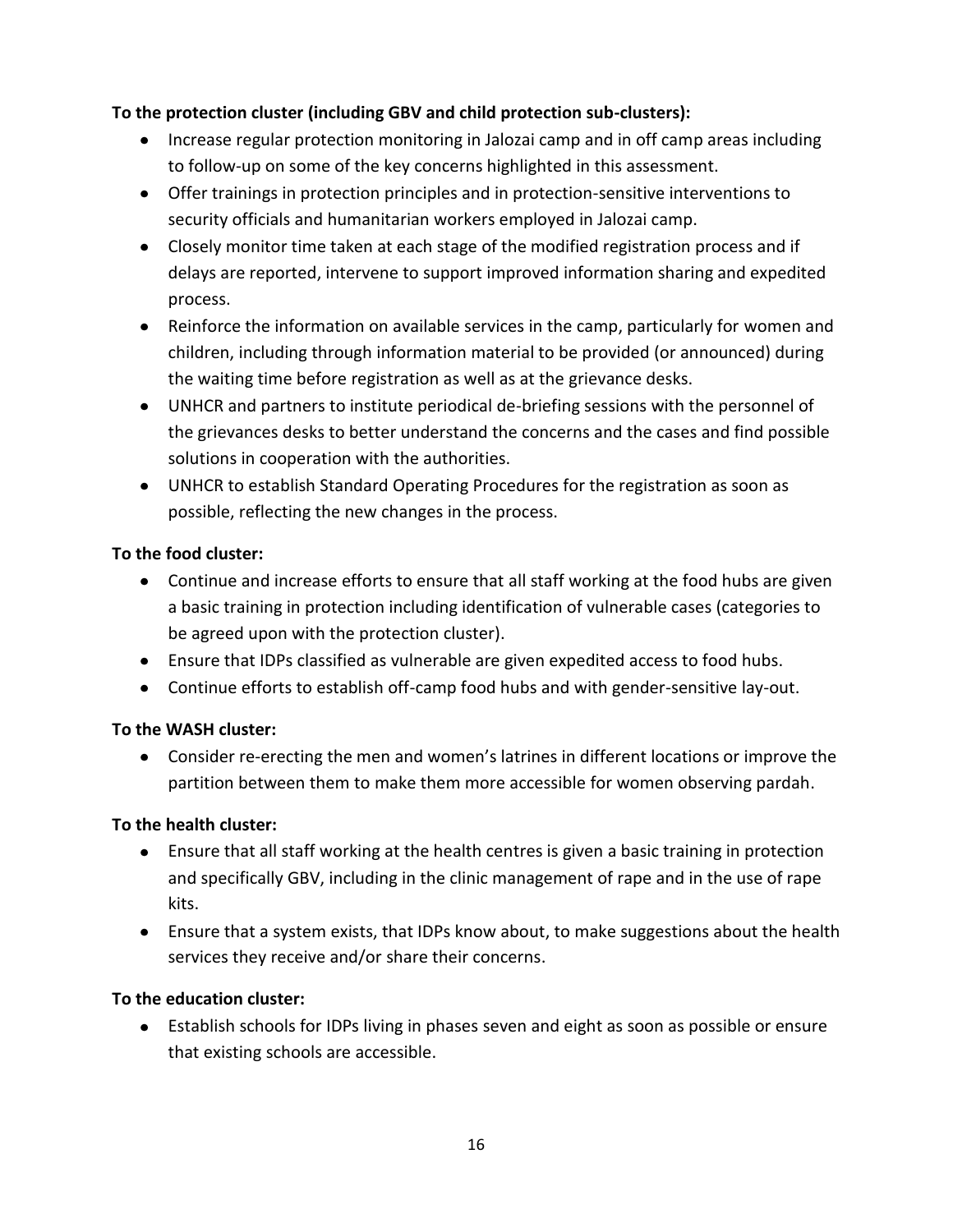## <span id="page-16-0"></span>**Annex One: Rough mapping of tribes in Jalozai**

This rough mapping was developed and contributed by protection cluster member WISDOM. The table represents their findings and is intended purely as a rough guide.

| Phase # | Main Tribe (%<br>estimates)                                      | Sub tribes                                                                                    | Villages in Khyber                                                                            | Remarks                                                                                                                                                                                                                                                                                             |
|---------|------------------------------------------------------------------|-----------------------------------------------------------------------------------------------|-----------------------------------------------------------------------------------------------|-----------------------------------------------------------------------------------------------------------------------------------------------------------------------------------------------------------------------------------------------------------------------------------------------------|
| Phase 1 | Shalobar 75%<br>Malakdin Khel<br>5%<br><b>Bajaur IDPs</b><br>20% | Shalobar: (Wand, Sheik<br>Malikhel, Dre pllari)                                               | In Barah: Qambarabad,<br>Nogazi Baba, Arjali<br>Nadi, Muslim Dand<br>In Tirah: Doong, Dr Pair | Tirah and Barah are the 2<br>main Tehsils, the listed villages<br>are either in Tirah or barah.                                                                                                                                                                                                     |
| Phase 2 | Shalobar 70%<br>Malik Din Khel<br>10%<br>Sipah 10%<br>Bajaur 10% | the same sub tribes for<br>Shalobar                                                           | the same                                                                                      | Shalobar Tribe historically is a<br>leader among other Khyber<br>Tribes. They cannot render<br>themselves under any<br>command, therefore they are<br>considered aggressive among<br>others. They also like fighting<br>more than others and often<br>they get themselves involved<br>in conflicts. |
| Phase 3 | Shalobar 80%<br>Malakdin Khel<br>10%<br>Bajaur 10%               | Same for Shalobar                                                                             | the same                                                                                      | In 70s there was a conflict<br>between Shalobar and<br>MalikDin Khel on land dispute,<br>though it is settled but may<br>still be a cause of some hard<br>feelings among them.                                                                                                                      |
| Phase 4 | Akakhel 80%<br>Malikdin Khel<br>10%<br>Storikhel 10%             | Akakhel: Khwedatkhel,<br>Banri Khel, Azadkhel, Koz<br>Kamarkhel, Mughalkhel<br>and Dre-Plaare | Barah: Zawah, Dara<br>Adda, Maira<br>Tirah: Shadalle, Sanda<br>Pul                            | Zakha Khel and Akakhel have a<br>conflict on the disputed land<br>of Shaddale Tirah.                                                                                                                                                                                                                |
| Phase 5 | Akakhel 80%<br>Malikdin Khel<br>10%<br>Kamar khel<br>10%         | Same for Akhakhel                                                                             | Same for Akakhel                                                                              | <b>Malikdin Khel and Bar</b><br>Qamabar Khel had fight on<br>Barah Bazar dispute, where<br>Sipah had supported bar<br>Qambar khel. This is still<br>reflected as a friendship<br>between Sipah and Bar<br>Qambar khel and enmity<br>between these 2 and Malikdin<br>Khel.                           |